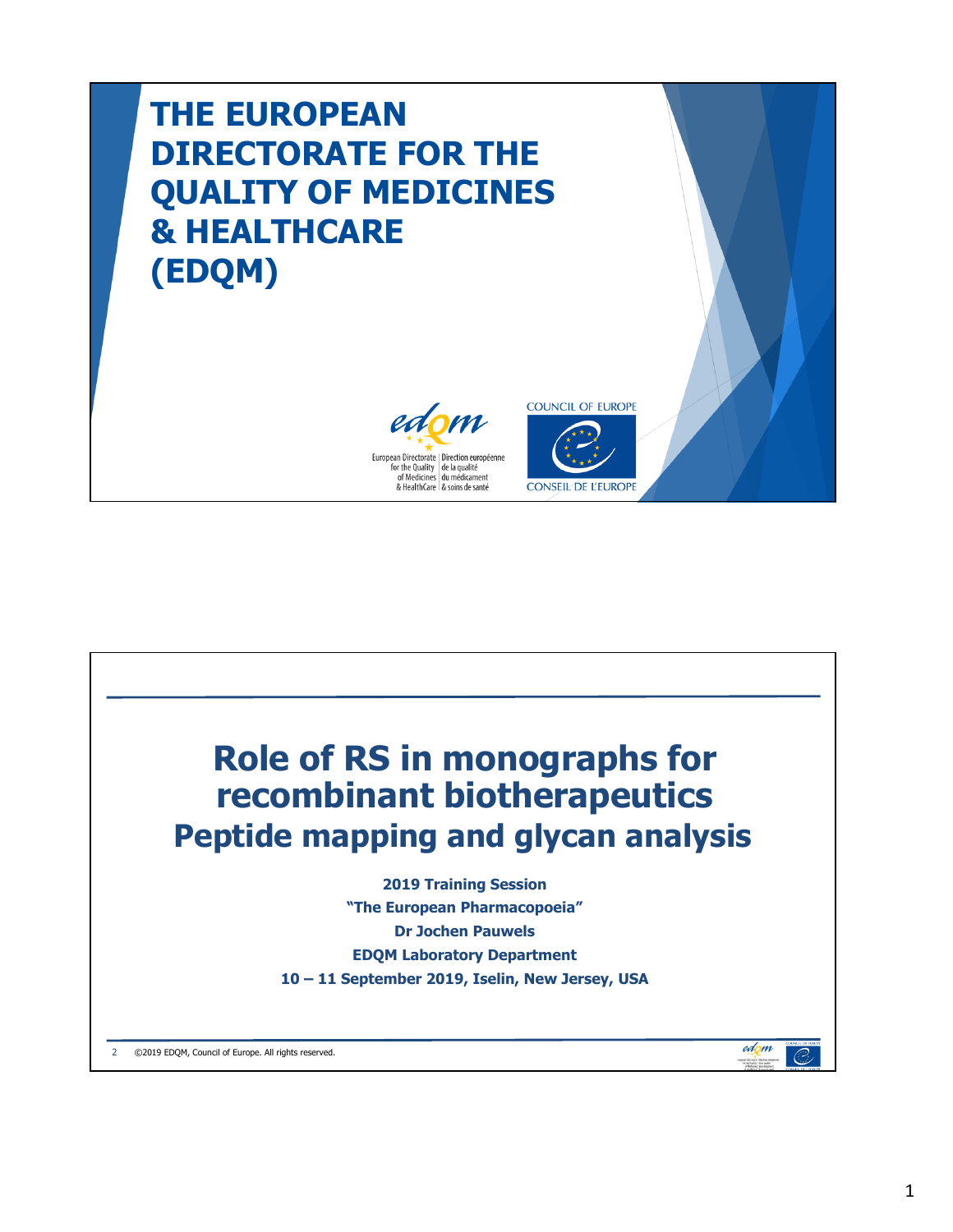

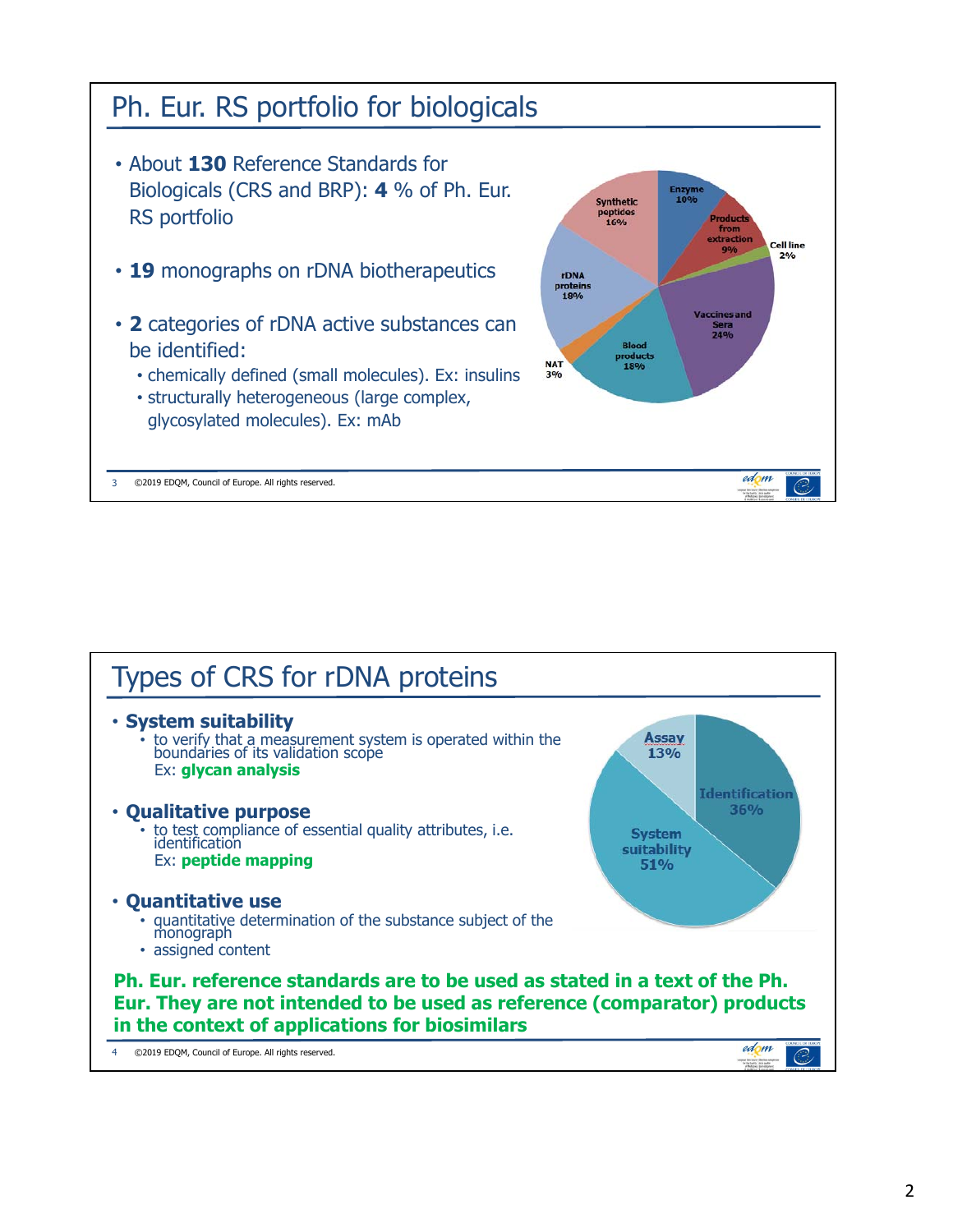

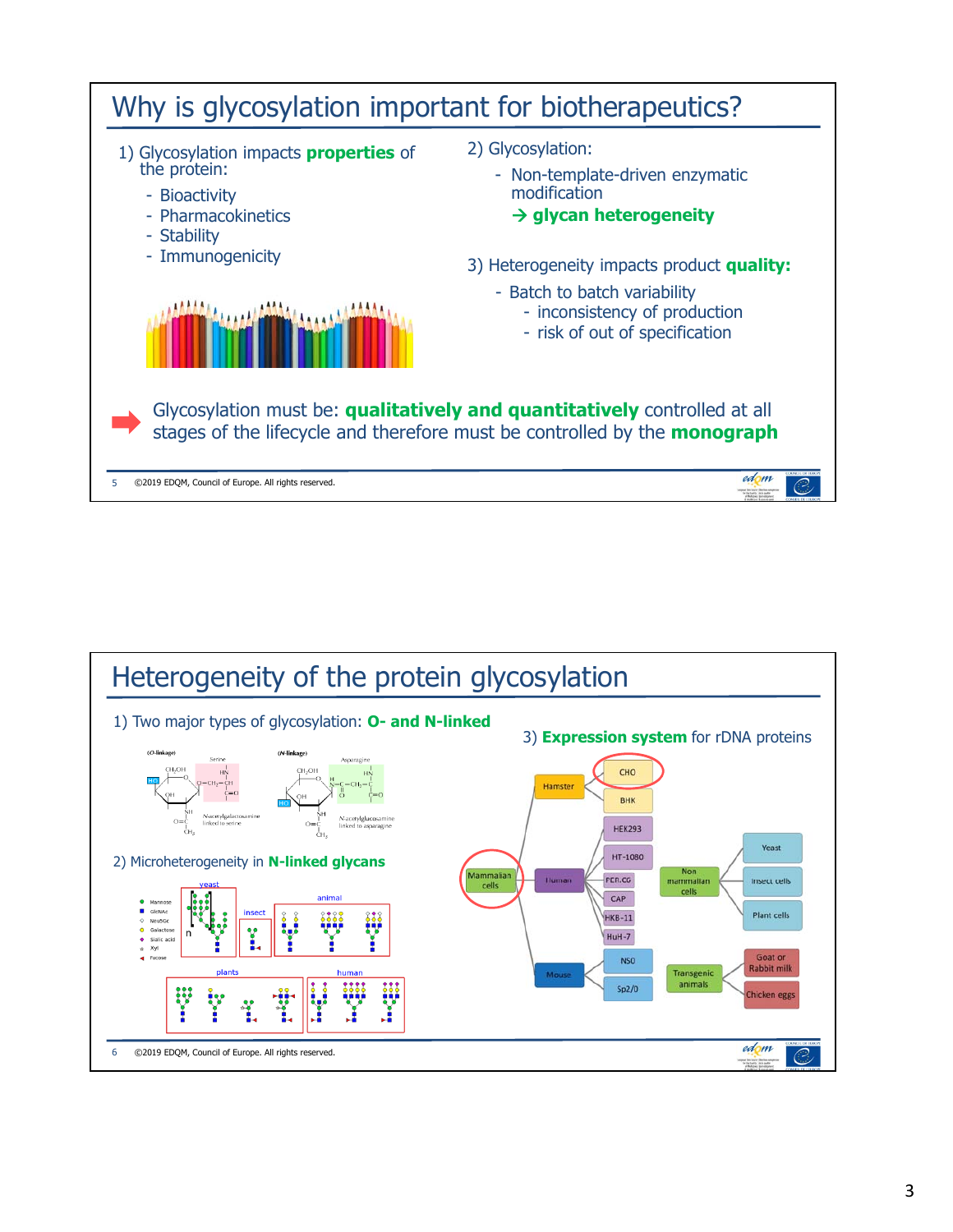## Glycan analysis procedures in the Ph. Eur.

#### **General chapter: 2.2.59. Glycan analysis of glycoproteins**

Heterogeneity in glycosylation is assessed by 4 distinct and complementary approaches:

| <b>Analytical target</b>   | <b>Structure</b>      | <b>Resulting information</b>                                                                                                                      |
|----------------------------|-----------------------|---------------------------------------------------------------------------------------------------------------------------------------------------|
| <b>Intact glycoprotein</b> | $11 - 10 - 11$        | overall pattern of glycosylation of the glycoprotein, limited information<br>when the molecule is large and contains multiple glycosylation sites |
| <b>Glycopeptides</b>       | III                   | site-specific glycosylation properties, degree of occupancy,<br>oligosaccharide structures                                                        |
| <b>Released glycans:</b>   |                       |                                                                                                                                                   |
| <b>labelled</b>            | 120000                | populations of glycans present on the protein (bi-, tri-, and tetra-<br>antennary profile), degree of sialylation                                 |
| unlabelled                 | $12 - 1$              |                                                                                                                                                   |
| <b>Monosaccharide:</b>     |                       |                                                                                                                                                   |
| <b>labelled</b>            | $^{\tiny{\textcirc}}$ | monosaccharide composition of a glycoprotein                                                                                                      |
| unlabelled                 | <b>BOA 00</b>         |                                                                                                                                                   |

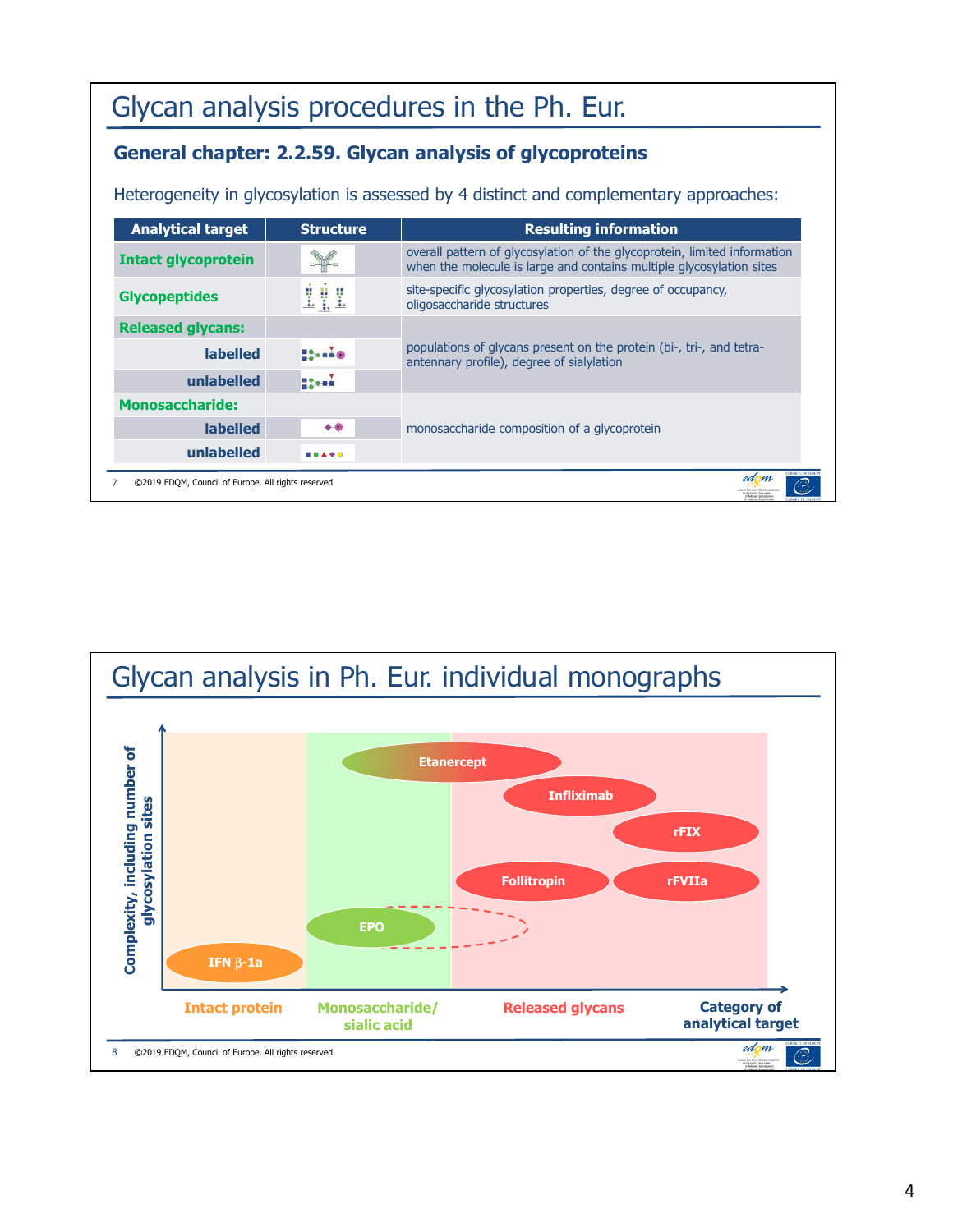### Intended purpose of Ph. Eur. RS in glycan analysis

To control the performance of the method, including glycan cleavage, recovery and analysis

#### **system suitability**

"The system suitability tests represent an integral part of the method and are used to ensure adequate performance of the chromatographic system" Ph. Eur. 2.2.46.



edom

9 ©2019 EDQM, Council of Europe. All rights reserved.

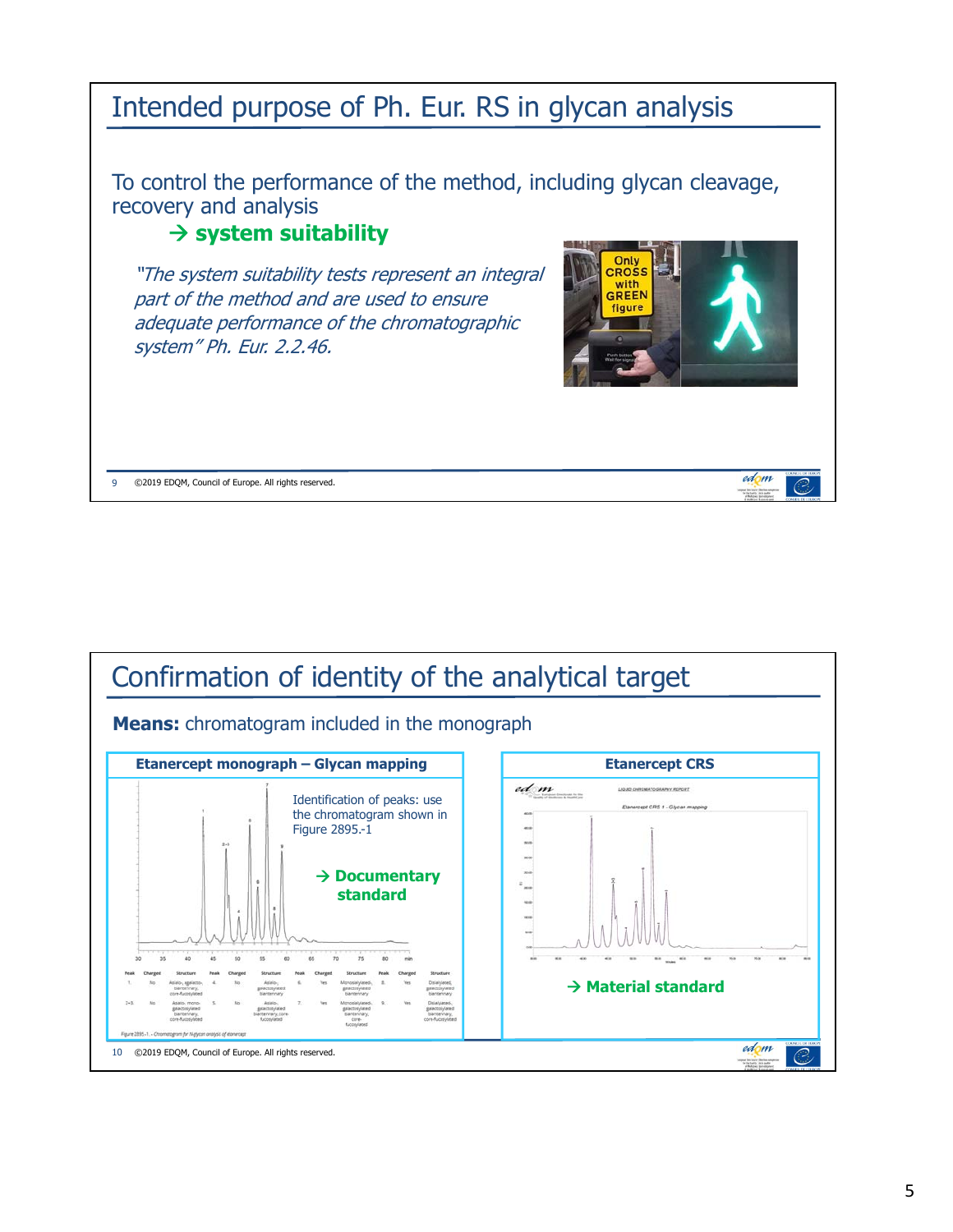

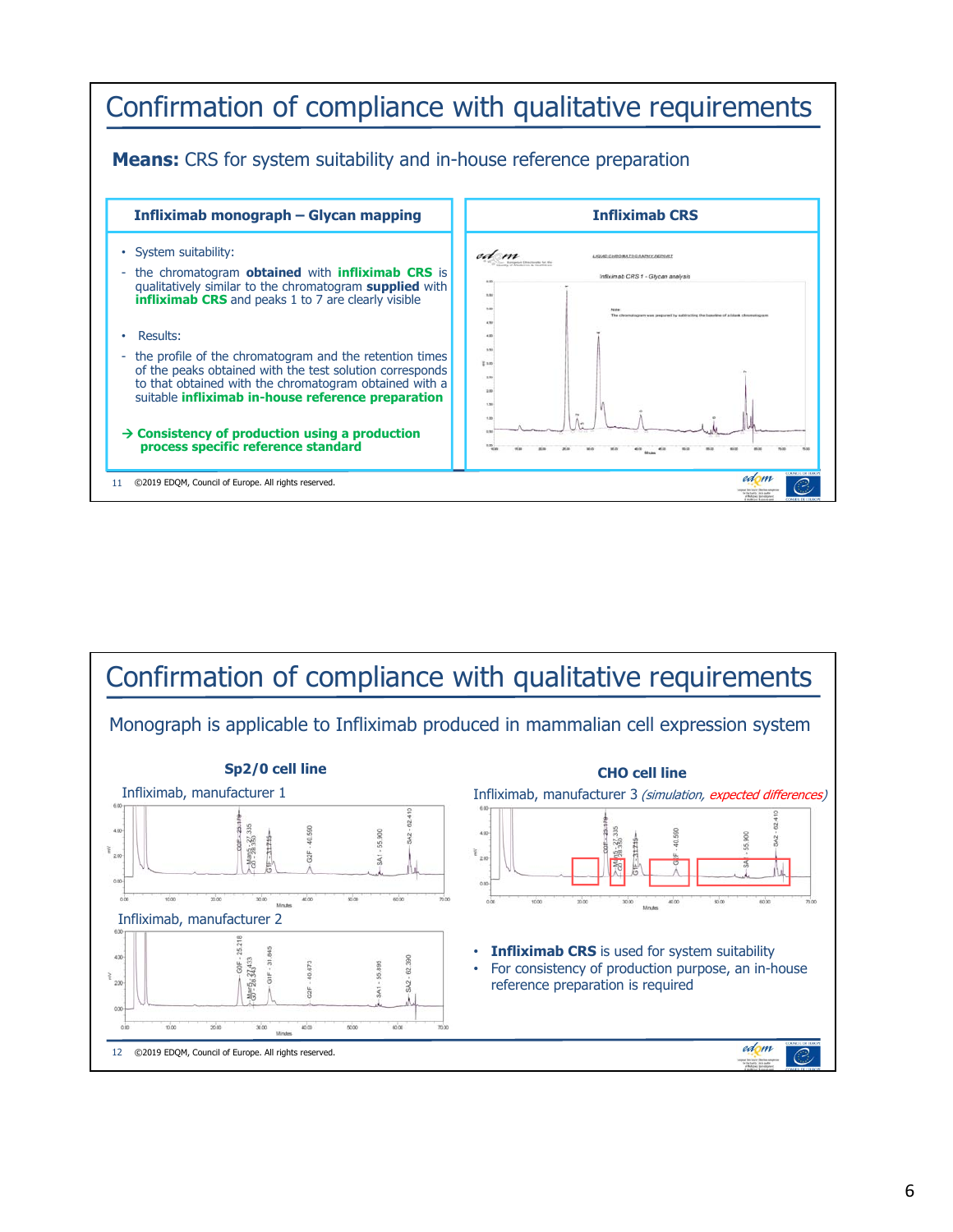### Peptide mapping: identification is not structure elucidation

- The elucidation of structure, which involves extensive characterisation of the substance using for ex. mass spectrometry is part of the regulatory filing, not part of testing in a monograph
- **Ph. Eur. general notices**: the tests given in the Identification section are:
	- not designed to give full confirmation of the chemical structure or composition of the product
	- intended to give **confirmation**, with an acceptable degree of assurance, that the article conforms to the description on the label

13 ©2019 EDQM, Council of Europe. All rights reserved.



edom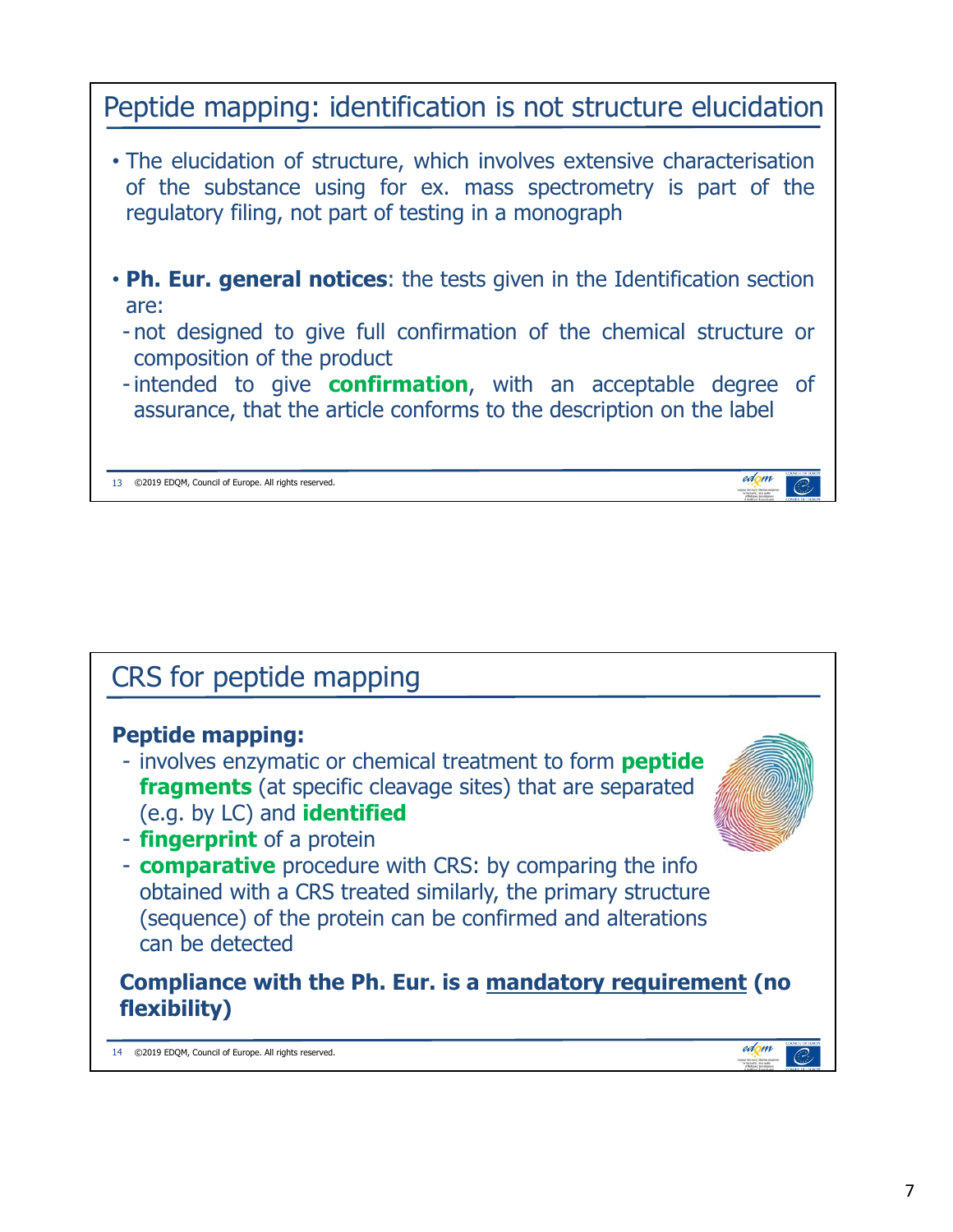